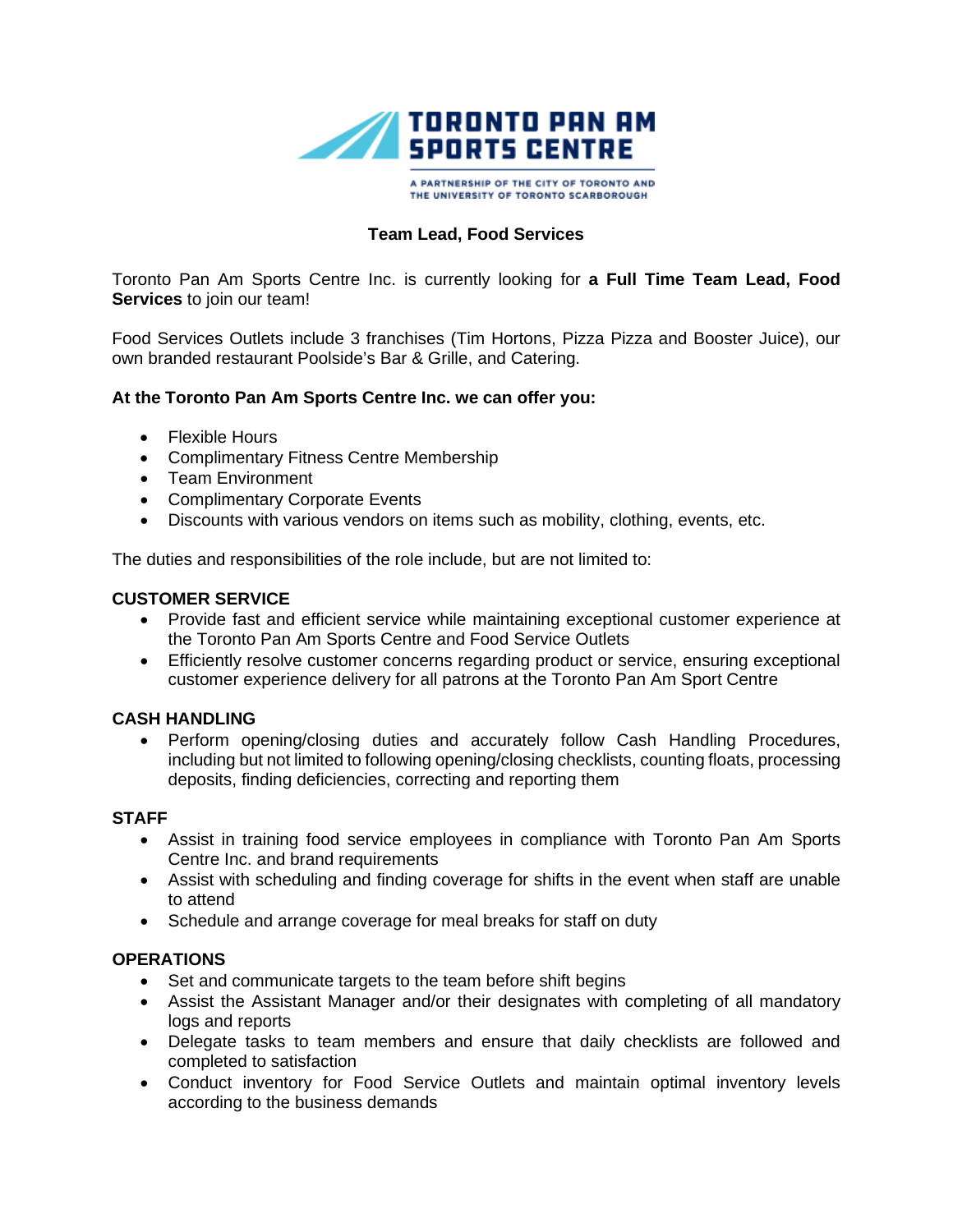- Assist Assistant Manager and/or his/her designates with maintaining brand standards and enforcing policies for Food Service Outlets
- Communicate with other departments (building operations, I.T., caretaking etc.) to resolve any operational issues and follow up with Assistant Manager and/their designates on a regular basis
- Process deliveries and resolve any issues associated with short shipments, damaged product ,etc. in compliance with protocol
- Be knowledgeable regarding menus, staying up-to-date with all updates and promotions, including program and pricing updates and launching of new product etc.
- In the absence of Food Services Management, be the main point of contact for internal/external audits and inspections and communicate with Food Services Management Team
- Maintain and safely operate high volume cooking equipment including but not limited to commercial ovens, dough sheeter, pizza oven, grills, deep fryers, panini press, coffee and tea brewers, espresso machines, juice makers, etc.
- Understand and Follow Food Safety, Workplace Sanitation and Personal Hygiene practices, and comply with internal/external quality and safety standards, rules, policies and procedures
- Comply with all legislative requirements (e.g. *Occupational Health and Safety Act, Human Rights Code, Employment Standards, Act* etc.)

The successful candidate(s) will possess the following qualifications:

- Minimum 2 years of exceptional Customer Service Experience, in a fast paced multi-unit workplace environment - Previous experience in Food Services Outlets include 3 franchises Tim Hortons, Pizza Pizza and Booster Juice is an asset
- Standard First Aid and CPR-C
- Food Handlers Certification (TrainCan, Basics)
- Smart Serve
- Ability to work as part of a team as well as individually with minimal supervision
- Ability to handle difficult situations and customer concerns with confidence
- Excellent leadership and time management skills
- Excellent interpersonal communication skills
- Ability to remain standing in one position for long periods of time

Three professional references will be required, and the successful candidate(s) will be required to obtain a Vulnerable Sector Check as well as proof of COVID-19 Vaccinations subject to any exceptions due to bona fide protected grounds under the Human Rights Code.

## **HOURS OF WORK**

## **Current position requires OPEN AVAILABILITY**

## **Current Hours of Operations: Monday to Sunday – 6:30am to 7:30pm**

Hours will vary depending on scheduling requirements; the successful candidate(s) must be able to work flexible shifts including mornings, evenings, weekends and holidays.